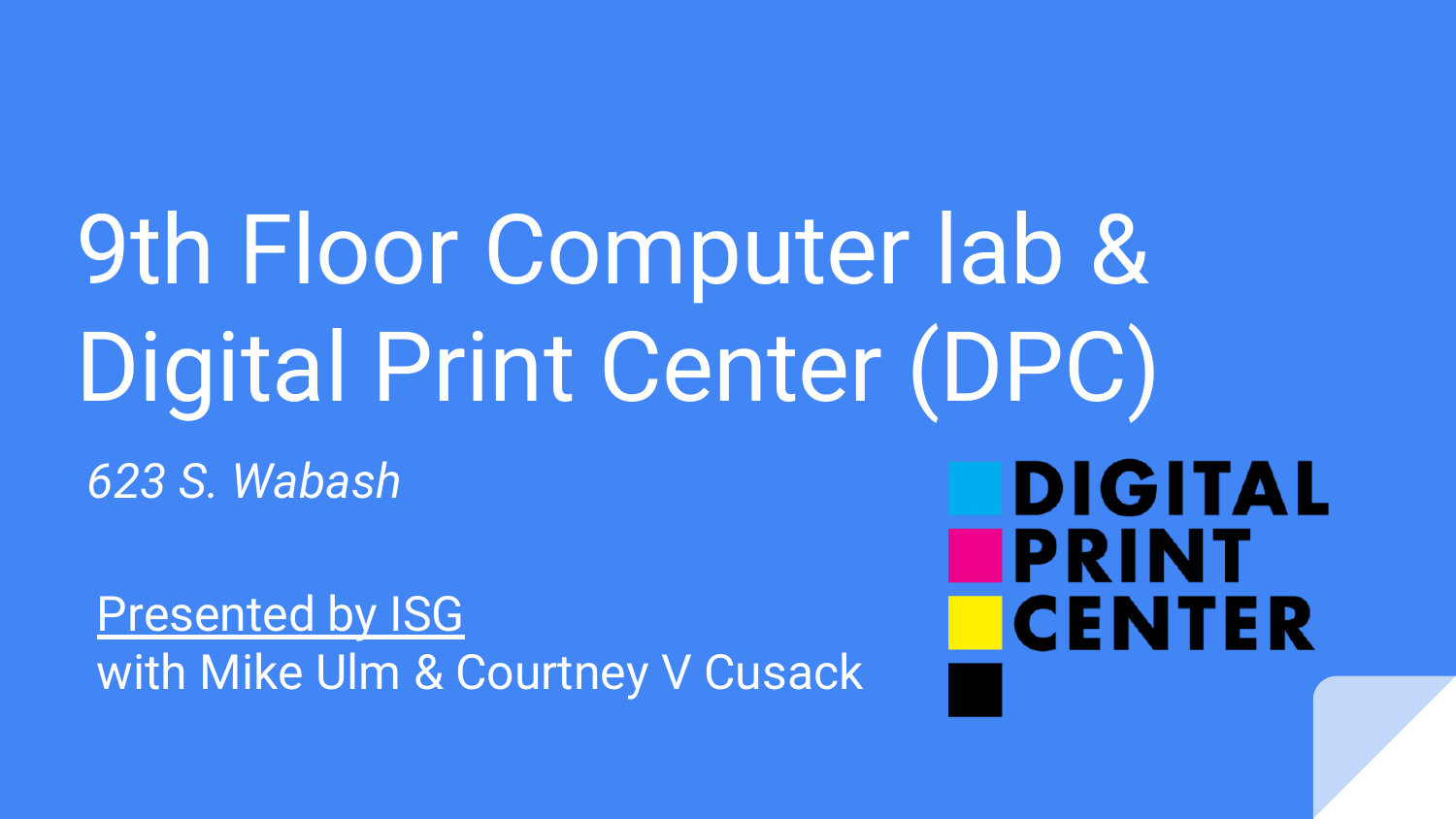#### Join the Resource: Visual Arts & Design Facilities page on Canvas! It has a lot of useful tips, info and resources

| 9th Floor Computer Lab - HOURS<br>Spring 2019 January 22 - May 10*              |                 | <b>DIGITAL PRINT CENTER - HOURS OF OPERATION</b><br>Spring 2019: January 22 - May 10 |                   |
|---------------------------------------------------------------------------------|-----------------|--------------------------------------------------------------------------------------|-------------------|
|                                                                                 |                 |                                                                                      |                   |
| Monday                                                                          | 8:00am - 8:00pm | Monday                                                                               | 8:00am - 8:00pm   |
| Tuesday                                                                         | 8:00am - 8:00pm | Tuesday                                                                              | 8:00am - 8:00pm   |
| Wednesday                                                                       | 8:00am - 8:00pm |                                                                                      |                   |
| Thursday                                                                        | 8:00am - 8:00pm | Wednesday                                                                            | 8:00am - 8:00pm   |
| Friday                                                                          | 8:00am - 5:00pm | Thursday                                                                             | 8:00am - 8:00pm   |
| Saturday                                                                        | 9:00am - 5:00pm | Friday                                                                               | $8:00am - 3:00pm$ |
| Sunday                                                                          | <b>CLOSED</b>   | Saturday                                                                             | 10:00am - 3:00pm  |
| *Hours for Spring Break may vary, please check back for updated<br>information. |                 | Sunday                                                                               | <b>CLOSED</b>     |

#### (312) 369-7679

(312)-369-8774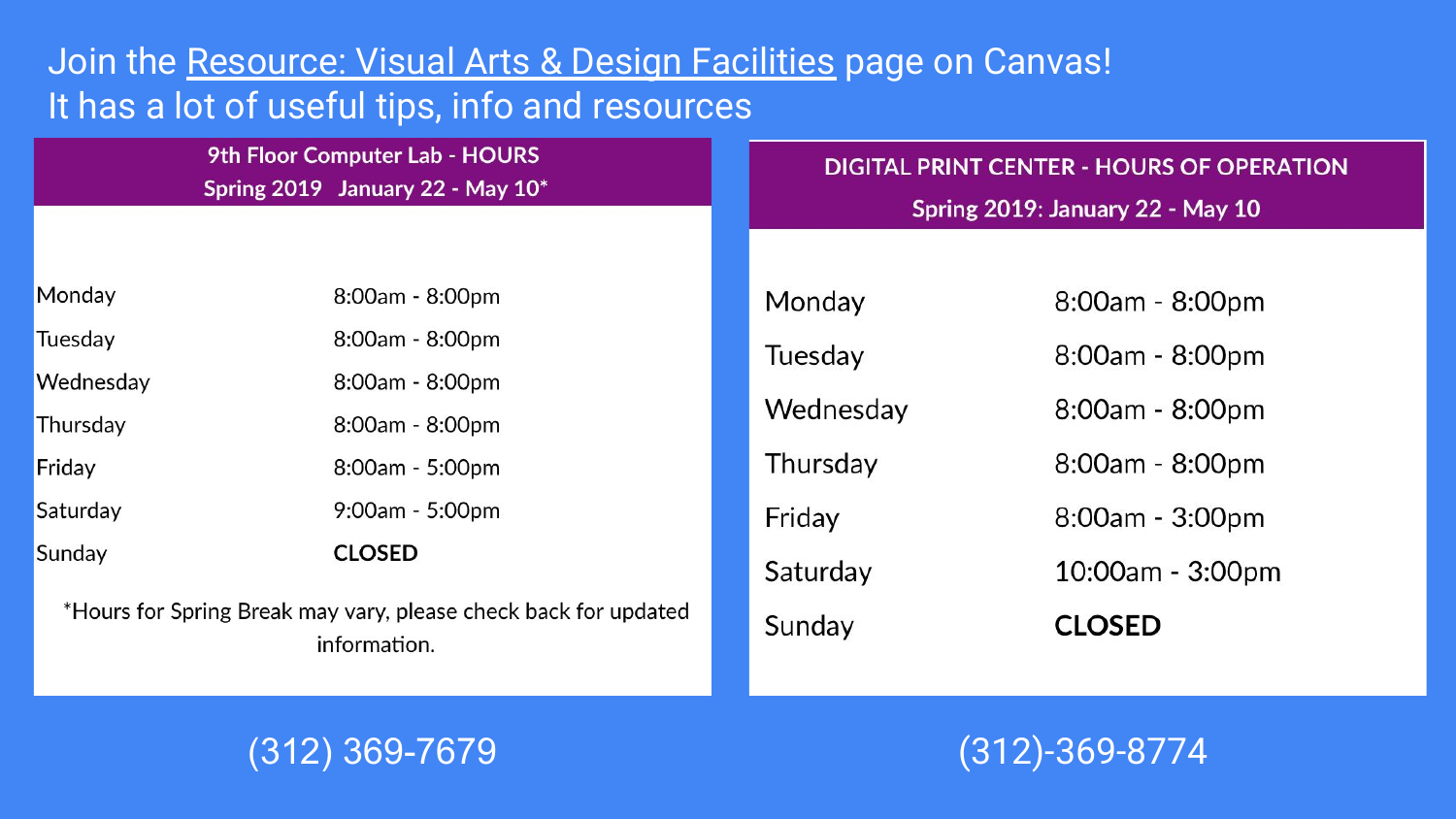# The Lab



The 9th floor digital lab is an incredible resource!

- -All computers have the software listed to the right
- -You can check out different tools, some of which you can take home overnight

### **Software**

- Adobe Creative Cloud Suite
- Apple iWork and iLife suites
- Autodesk Suite
- FTP applications
- Microsoft Office Suite  $\bullet$
- Rhinoceros  $\bullet$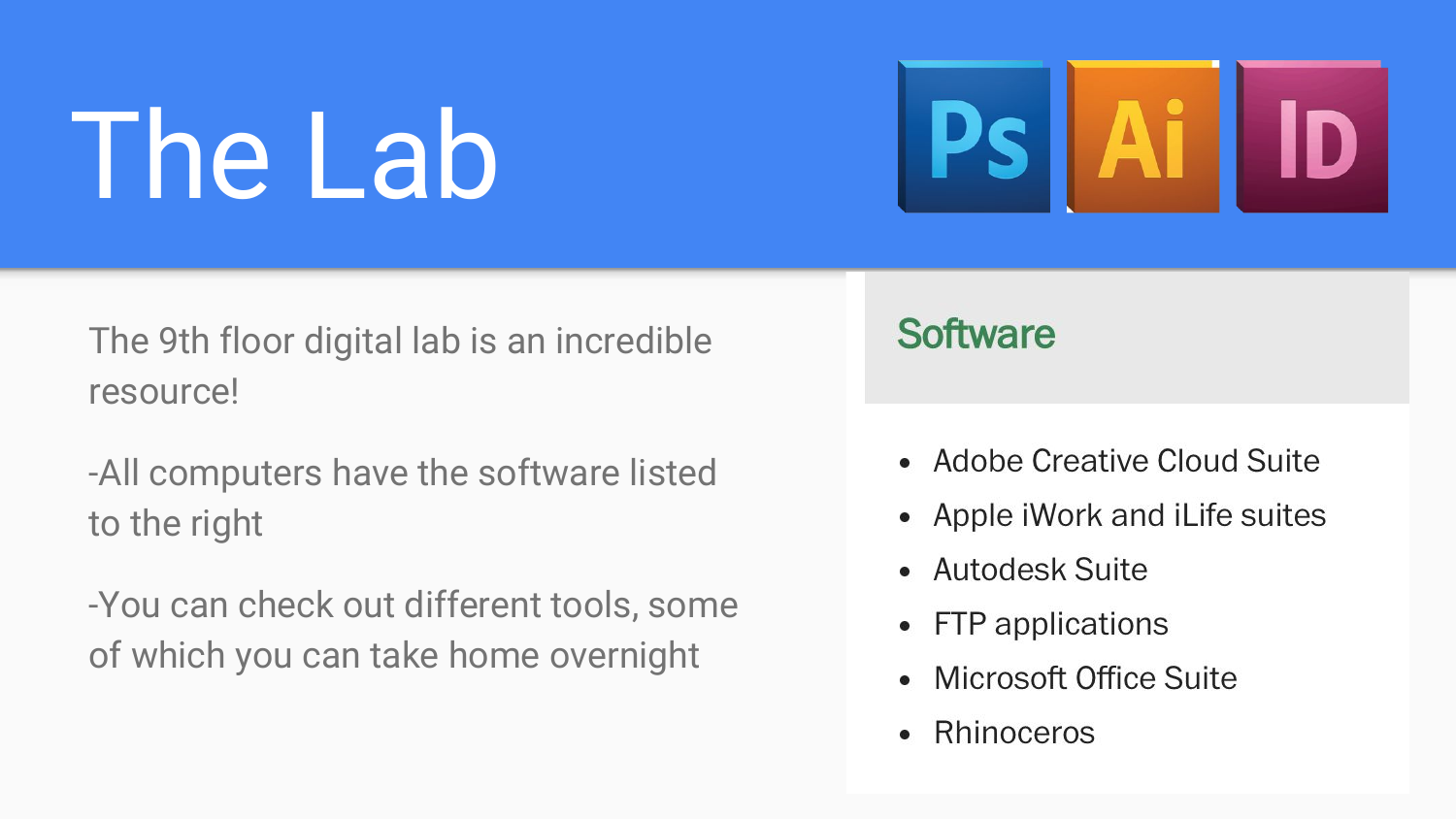## Taking home Equipment

-Undergrad students can check out overnight equipment for two days, while graduates get a week

You can take home:

- **-Laptops** (with full adobe suite)
- **-Wacom Tablet Kits**



Be sure to return your equipment on time, you'll start racking up a fine if you don't!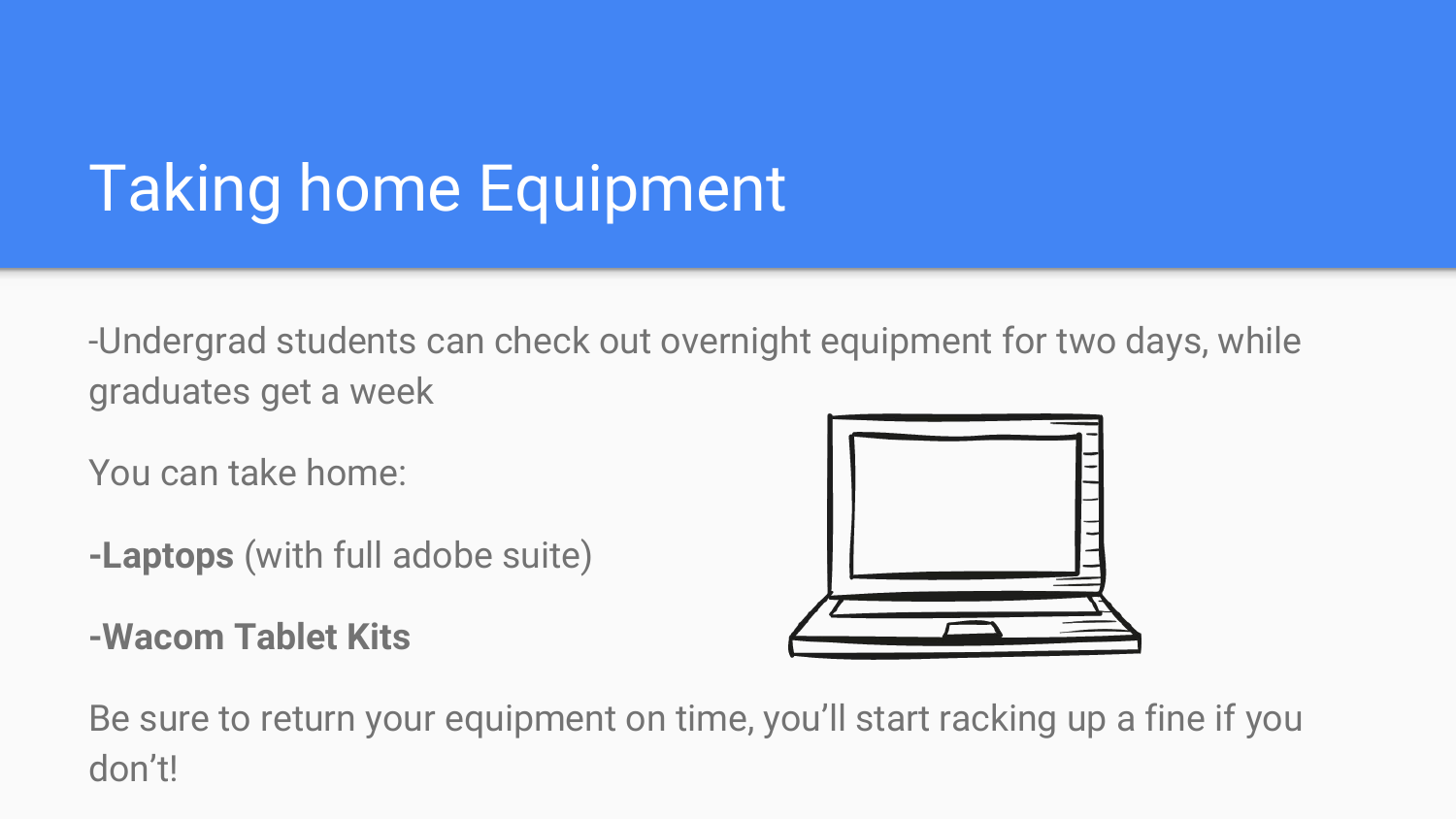### Other Useful Lab Equipment (can't take home)

-Ruler

-tape

-Scissors

-Cutting Matt

-X-Acto Knife

-iPhone Charger

-Wacom Paper Tablet

- Book/Saddle Stitch Binding **Station** 

-Sliding Paper Trimmer

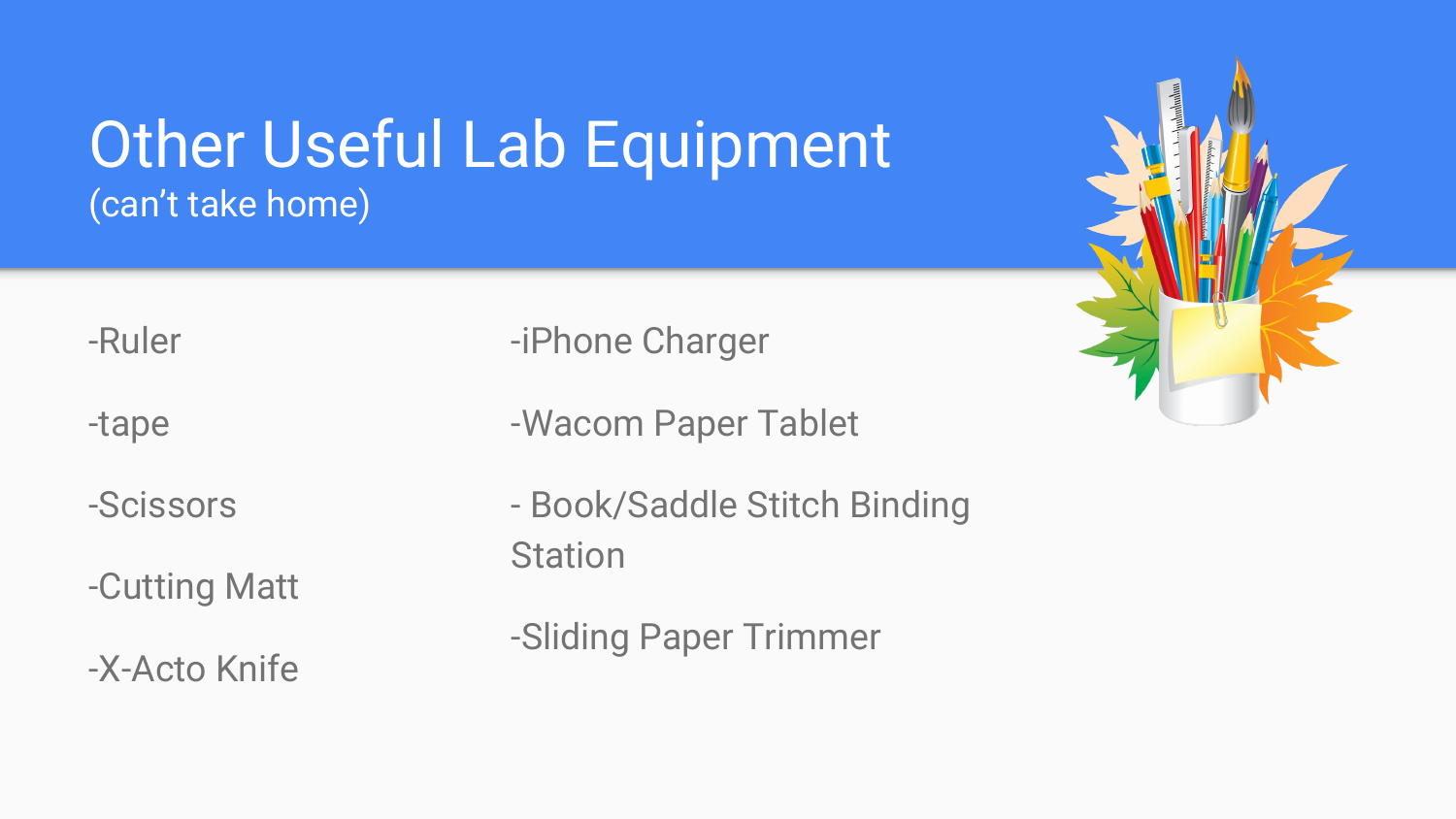# Scanning in the Lab:

You can scan your traditional artwork in the lab!

We have 2 sizes available, small and medium! --detailed instructions are printed on top of the scanners --feel free to ask a lab worker if you have any questions!

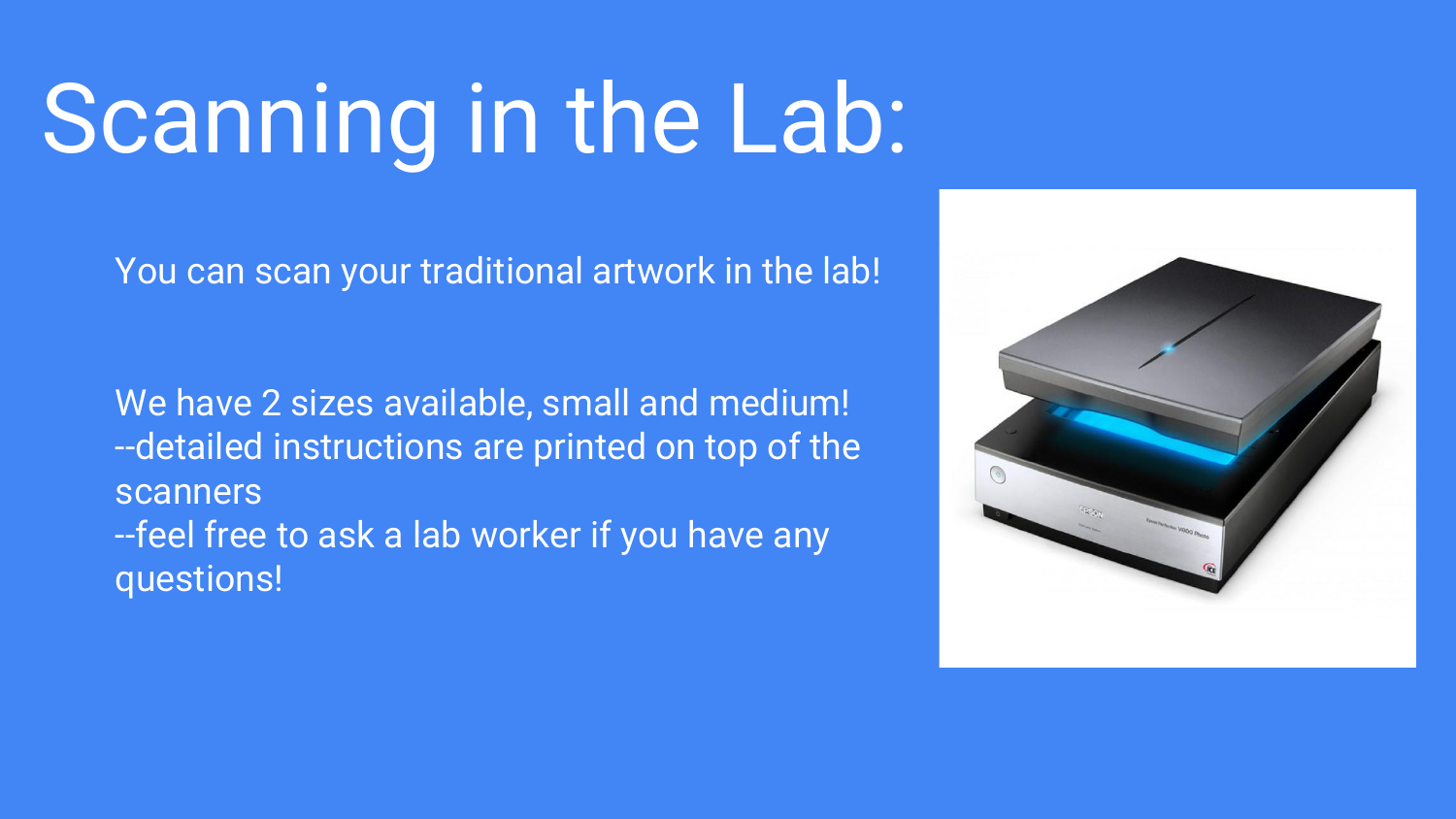# **PDF Drop Box**

### How the DPC Works

- 1. Go to the 9th Floor Computer Lab and bring up the file/design you want to be printed (Bring it up in Photoshop, Illustrator, InDesign or Acrobat)
- 2. Make sure that the file is the size you want it to be printed at. Small formats are:
	- a. 8.5 x 11
	- b.  $11 \times 17$
	- c. 12 x 18 (Larger sizes are printed on a 24 or 36" roll)
- 3. Name your file based on the DPC Naming Convention LastName\_FirstInitial\_6digitdate\_FileName
- 4. (EX: UlmM02119DPCSkillShare) and drop it into the PDF Dropbox on the Dashboard of your monitor.
- 5. Go to the DPC (Room 905), tell them your last name and have them help you fill out an order sheet. You pay with your Columbia Card Cash.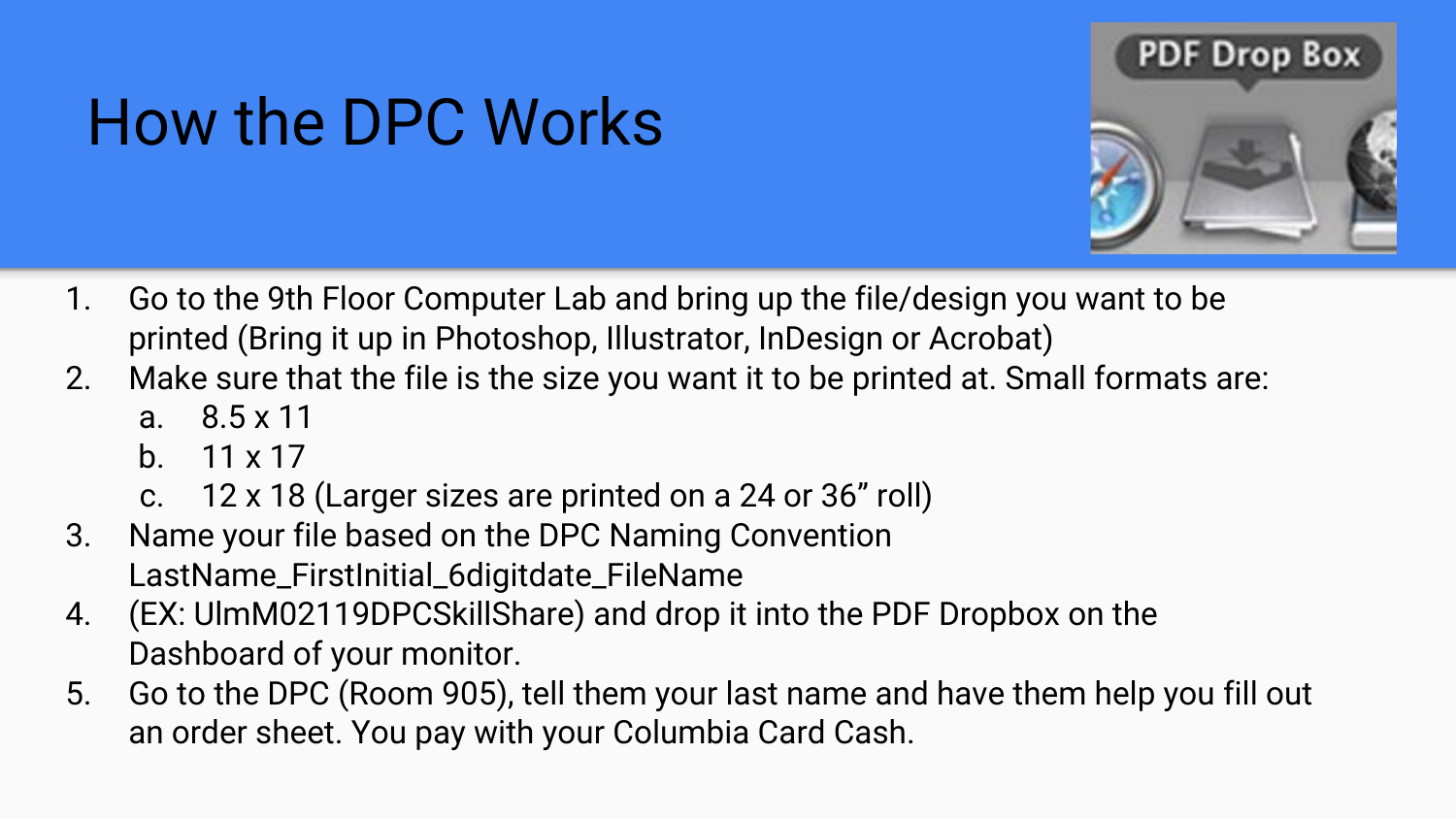### DPC Tips & Tricks

- The DPC can't resize or alter your file! Make sure you submit it exactly how you want it printed!
- Bear with the employee on duty! They aren't magicians and things go wrong all the time with printers, so take their turnaround times with a pinch of salt- especially during midterms and finals week.
- Sometimes they run out of media or are super busy-- don't wait until right before class to print!
- Avg wait time is 30 minutes

 $\Box$  The papers print with a  $\sim$  2 inch border

- ❏ Colors between computers to printers tend to change-- Work in CMYK and expect darker colors.
- ❏ Do a test print
- ❏ Check your sizes when bringing files from other devices, like your iPad, to the computer.
- ❏ Be aware of closing times!

**Files must** 

be PDF's

and:

- ❏ Read the quickstarts! Things like perfect bound books can be very tricky.
- ❏ Check out the cool paper samples & student work outside the DPC to plan your choice of paper

Before getting in line double-check that all file(s) are setup correctly: Correctly Named using the DPC Naming Convention. Correct Dimensions the DPC will not scale. Uniformly Sized multi-page PDF's must be equal dimensions, on all pages.

The DPC does not recommend:

**Using Mac's Preview program** to save or create PDF's.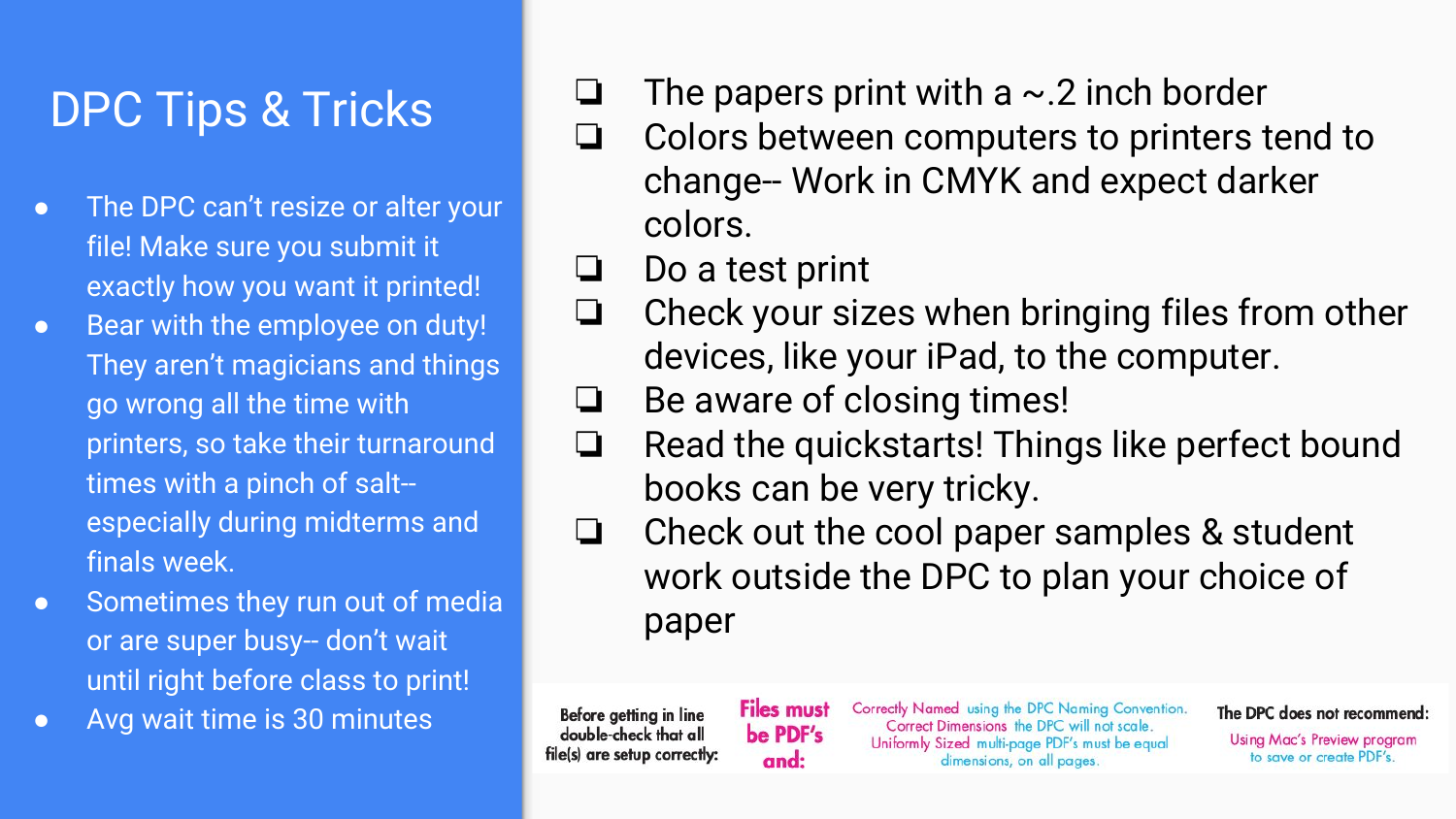### DPC Tips & Tricks cont.

- ❏ Ask the front desk of the lab for help!
- ❏ Fit as many stickers on a sheet! Personal Recommendation: stickers between 2 and 4 inches
	- ❏ New stickersheet sizes: 8.5 x 11
- ❏ If you have to resubmit a file, you have to change the name.
- ❏ Always bring your ID or pink slip when picking up orders.
- ❏ You can do double sided printing or submit multiple prints that are going to be the same size by going into Acrobat, hitting File -> Combine multiple files into one PDF and choosing the images you want to group.

#### **PDF's Must Be Submitted Using The Naming Convention**

Last Name First Initial 6-Digit Date File Description

Ex: JacksonM090716moonwalk.pdf

**Only Alpha-Numeric Characters:** 

i.e. NO dashes, slashes, spaces, underscores, or special characters. If the file is named incorrectly it will have to be resubmitted.